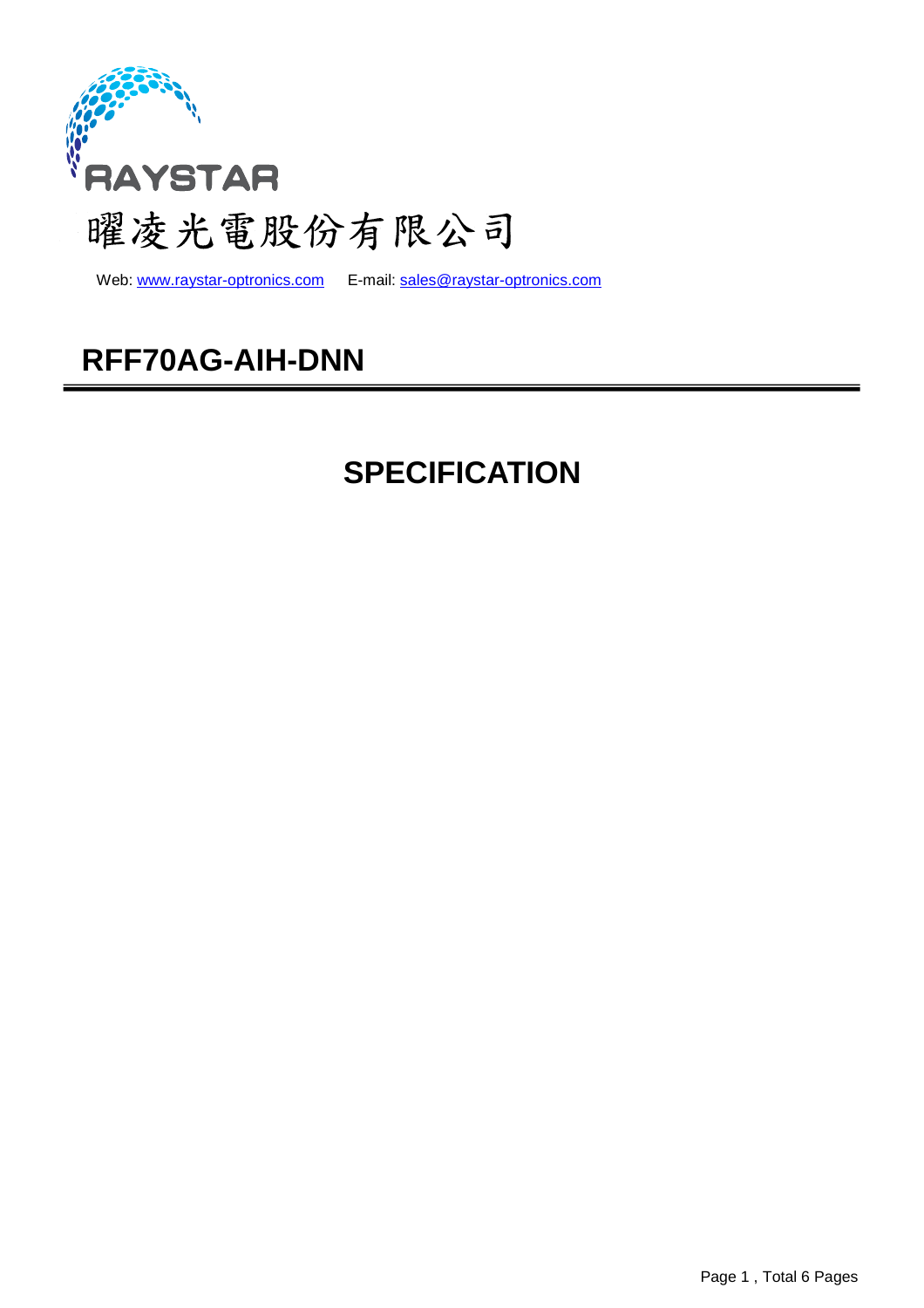

### **General Specifications**

- Size: 7.0 inch
- Dot Matrix: 800 x RGB x 480(TFT) dots
- Module dimension:  $165.0(W) \times 100(H) \times 5.75(D)$  mm
- Active area:  $154.08 \times 85.92 \text{ mm}$
- Dot pitch: 0.0642 x 0.179 mm
- LCD type: TFT, Normally White, Transmissive
- View Direction: 12 o'clock
- Gray Scale Inversion Direction: 6 o'clock
- Aspect Ratio: 16:9
- TFT Driver IC: HX8264+HX8664 or Equivalent
- TFT Interface: 24-bit RGB
- Backlight Type: LED, Normally White
- Touch Panel: Without Touch Panel
- Surface: Anti-Glare

\*Color tone slight changed by temperature and driving voltage.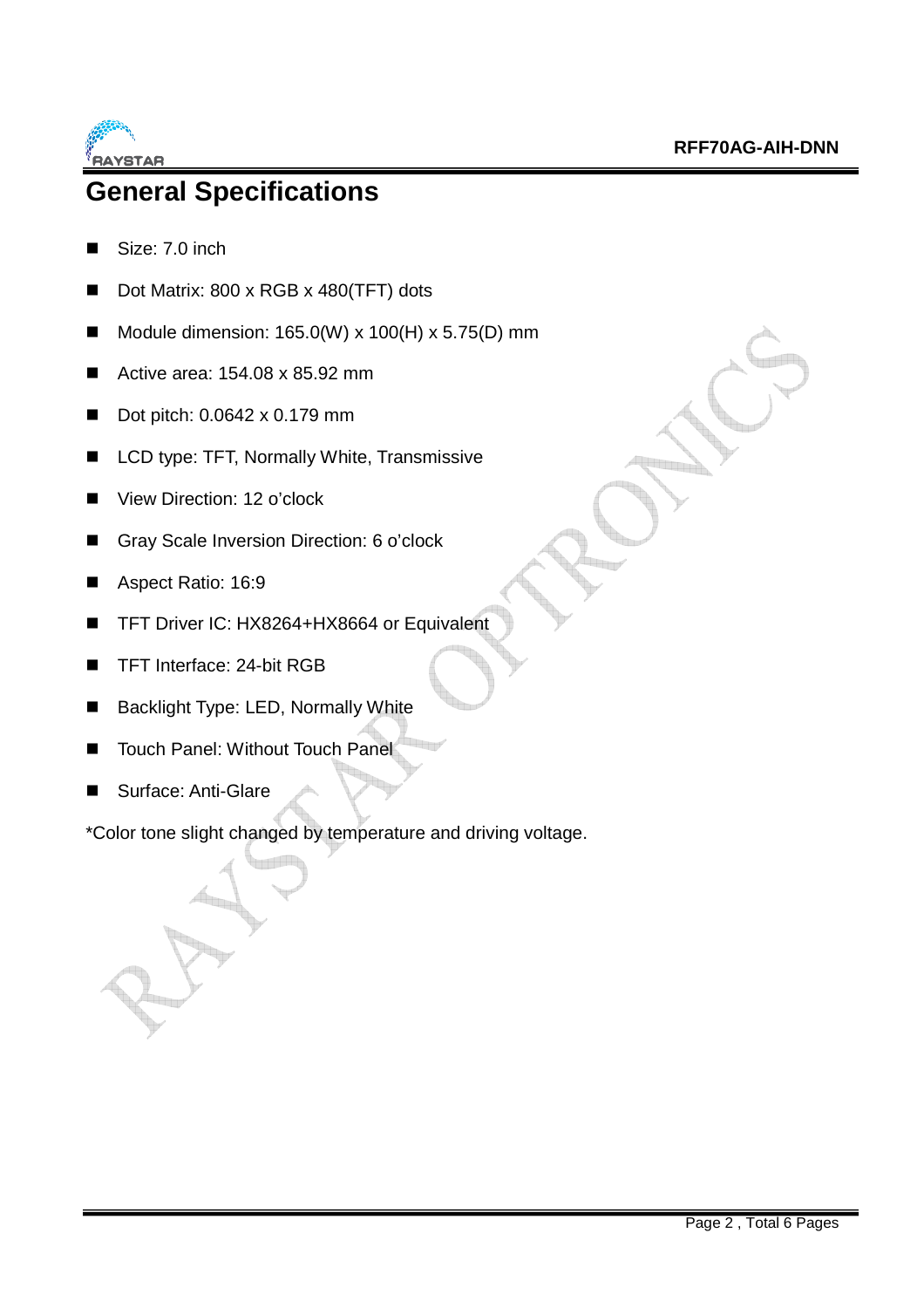

#### **Interface LCM PIN Definition**

| Pin             | LVIII I III PCHIIIUUI<br><b>Symbol</b> | <b>Function</b>                  |
|-----------------|----------------------------------------|----------------------------------|
| 1               | A                                      |                                  |
|                 |                                        | Power supply for backlight       |
| $\overline{2}$  | A                                      | Power supply for backlight       |
| 3               | K                                      | Backlight ground                 |
| 4               | K                                      | Backlight ground                 |
| 5               | <b>GND</b>                             | Power ground                     |
| 6               | <b>VCOM</b>                            | Common voltage                   |
| $\overline{7}$  | <b>VCC</b>                             | <b>Power for Digital Circuit</b> |
| 8               | <b>MODE</b>                            | DE/SYNC mode select              |
| 9               | <b>DE</b>                              | Data Input Enable                |
| 10              | <b>VS</b>                              | Vertical Sync Input              |
| 11              | <b>HS</b>                              | Horizontal Sync Input            |
| 12              | B7                                     | Blue data(MSB)                   |
| 13              | <b>B6</b>                              | <b>Blue data</b>                 |
| 14              | <b>B5</b>                              | Blue data                        |
| 15              | <b>B4</b>                              | Blue data                        |
| 16              | B <sub>3</sub>                         | Blue data                        |
| 17              | <b>B2</b>                              | Blue data                        |
| 18              | <b>B1</b>                              | Blue data                        |
| 19              | B <sub>0</sub>                         | Blue data(LSB)                   |
| 20              | G7                                     | Green data(MSB)                  |
| 21              | G <sub>6</sub>                         | Green data                       |
| 22              | G <sub>5</sub>                         | Green data                       |
| 23              | G4                                     | Green data                       |
| 24              | G3                                     | Green data                       |
| 25 <sup>°</sup> | G2                                     | Green data                       |
| 26              | G1                                     | Green data                       |
| 27              | G <sub>0</sub>                         | Green data(LSB)                  |
| 28              | R7                                     | Red data(MSB)                    |
| 29              | R <sub>6</sub>                         | Red data                         |
| 30              | R <sub>5</sub>                         | Red data                         |
| 31              | R <sub>4</sub>                         | Red data                         |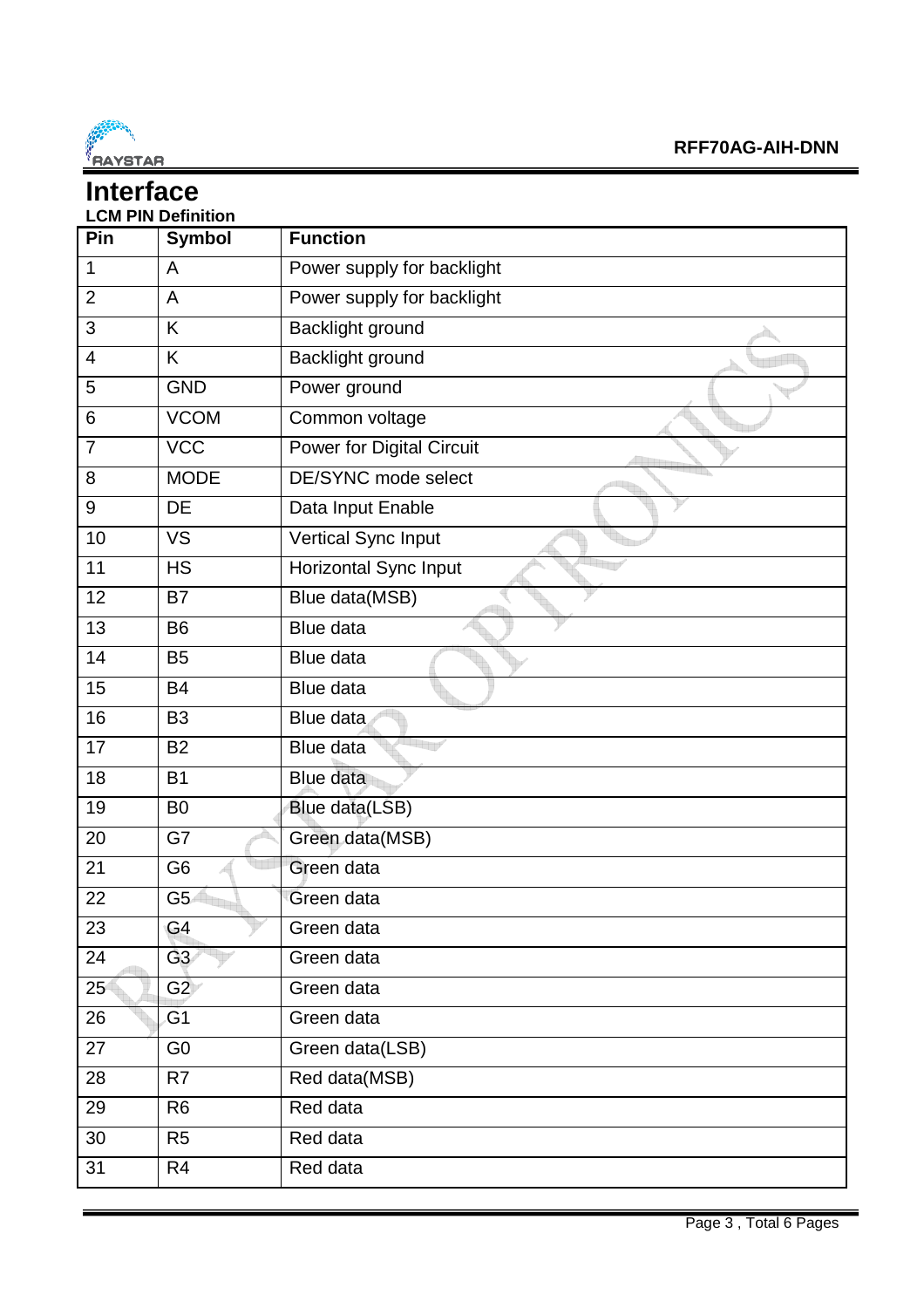

#### **RFF70AG-AIH-DNN**

| 5819185 |                |                                 |
|---------|----------------|---------------------------------|
| 32      | R <sub>3</sub> | Red data                        |
| 33      | R <sub>2</sub> | Red data                        |
| 34      | R <sub>1</sub> | Red data                        |
| 35      | R <sub>0</sub> | Red data(LSB)                   |
| 36      | <b>GND</b>     | <b>Power Ground</b>             |
| 37      | <b>DCLK</b>    | Sample clock                    |
| 38      | <b>GND</b>     | <b>Power Ground</b>             |
| 39      | L/R            | Left / right selection          |
| 40      | U/D            | Up/down selection               |
| 41      | <b>VGH</b>     | Gate ON Voltage                 |
| 42      | <b>VGL</b>     | Gate OFF Voltage                |
| 43      | <b>AVDD</b>    | <b>Power for Analog Circuit</b> |
| 44      | <b>RESET</b>   | Global reset pin.               |
| 45      | <b>NC</b>      | No connection                   |
| 46      | <b>VCOM</b>    | Common Voltage                  |
| 47      | <b>DITHB</b>   | Dithering function              |
| 48      | <b>GND</b>     | <b>Power Ground</b>             |
| 49      | <b>NC</b>      | No connection                   |
| 50      | <b>NC</b>      | No connection                   |
|         |                |                                 |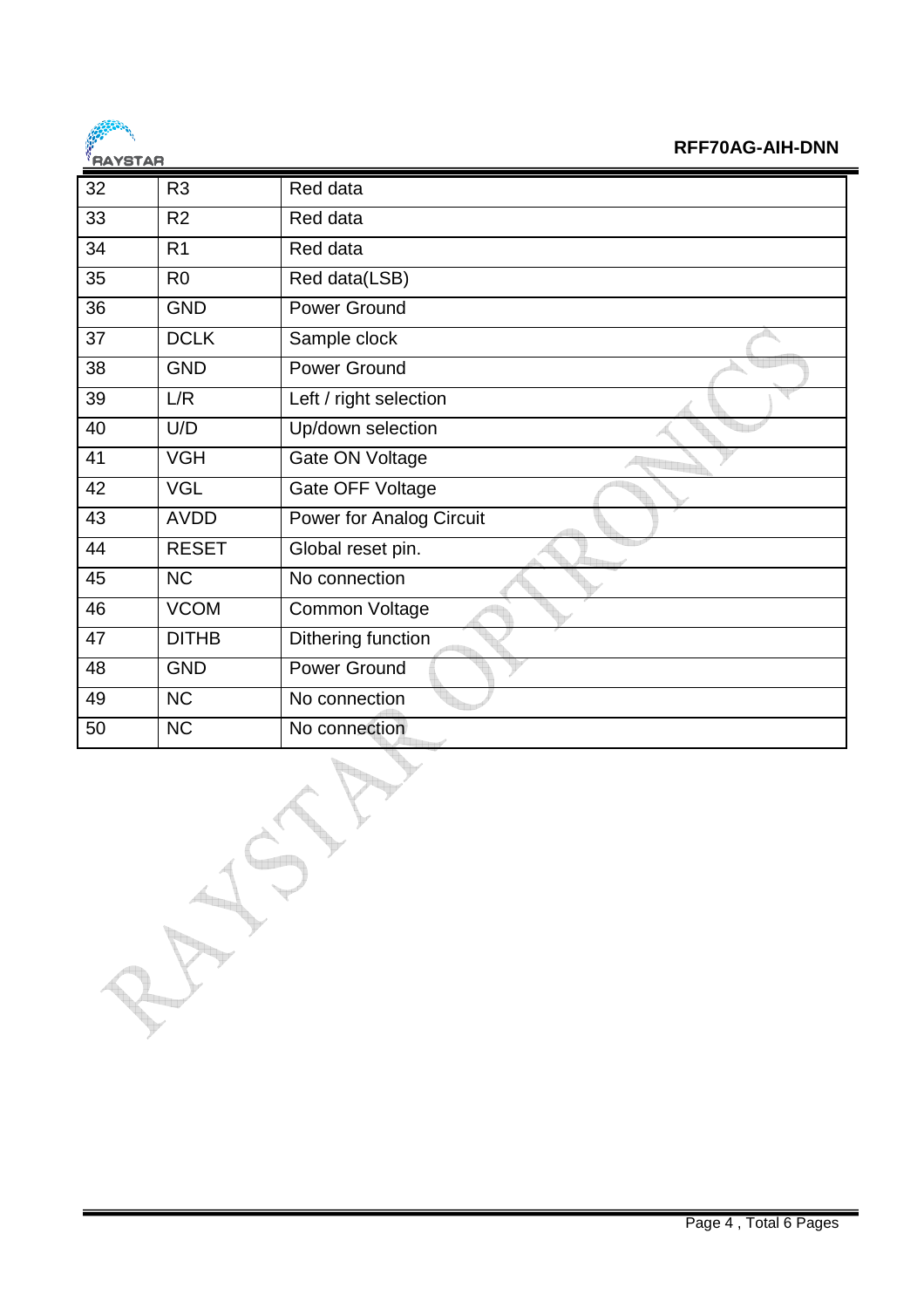

#### **RFF70AG-AIH-DNN**

# **Contour Drawing**